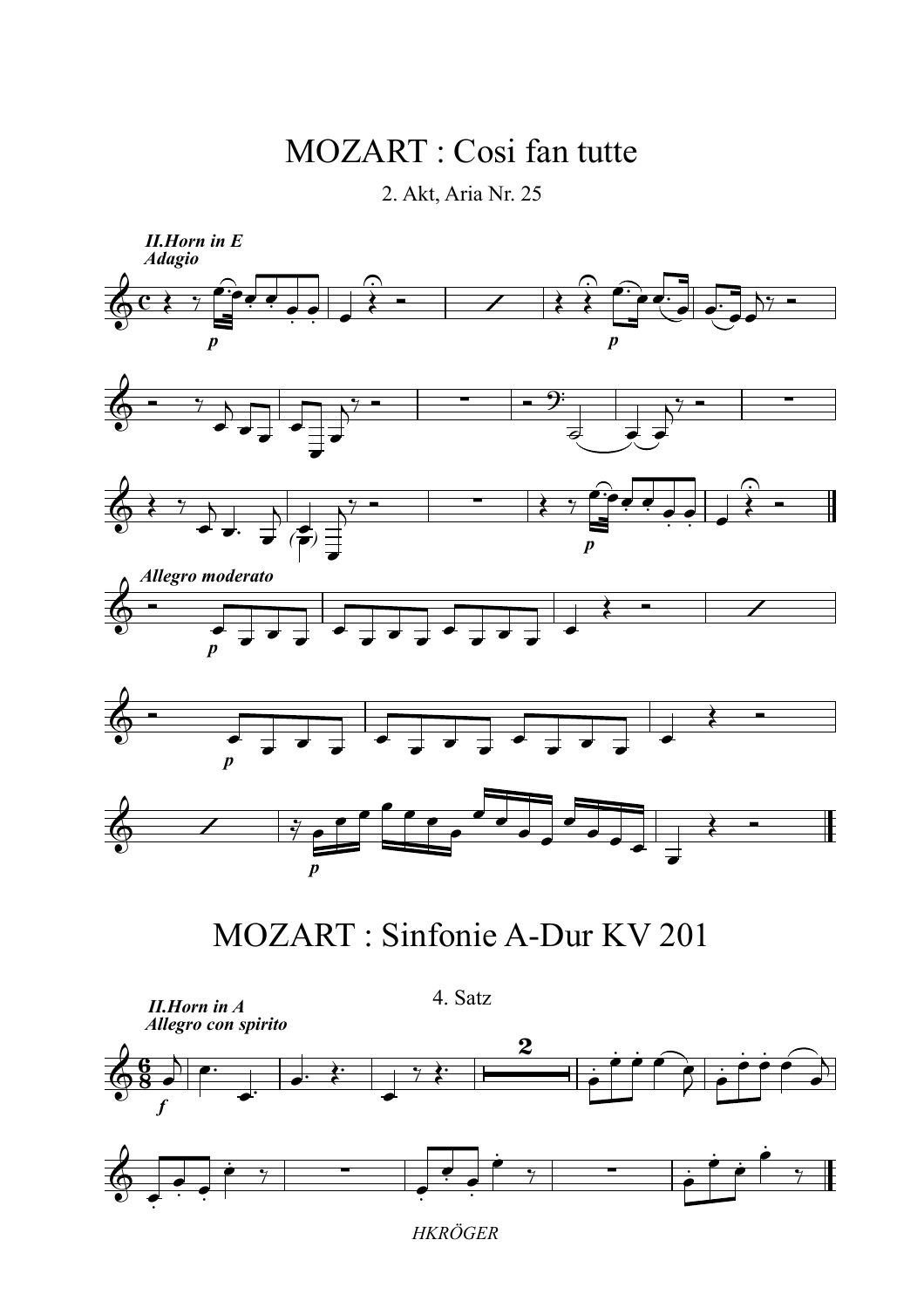## MOZART : Figaros Hochzeit

Nr. 1, Duettino



*HKRÖGER*